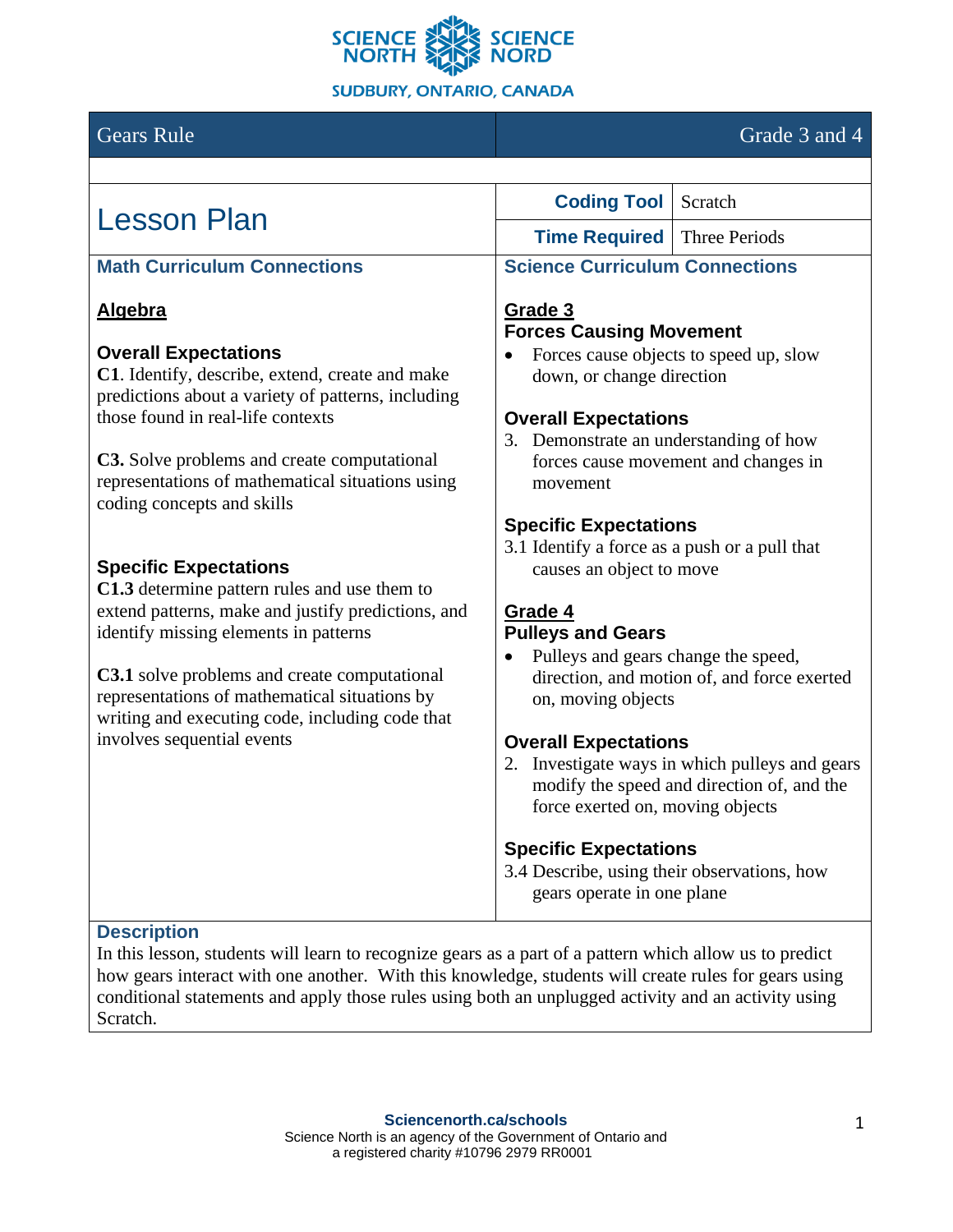

#### **Success Criteria** • The  $3<sup>rd</sup>$  and  $4<sup>th</sup>$  grade students will be able to identify how gears interact with each other by creating and applying a set of rules • The  $3<sup>rd</sup>$  and  $4<sup>th</sup>$  grade students will be able to demonstrate how gears interact by simulating gears using Scratch **Materials and Media** • Gears Rule Handout • Gears Rule Teacher Solution • Gears Rule Assessment • Gears Rule Coding Guide • Gear.png • Pencils, crayons Devices with Scratch

# **Computational Thinking Skills**

This lesson utilizes both an unplugged and an online component to introduce students to block coding while reinforcing the concept of condition statements. In the unplugged part of the lesson, students will use conditional statements to express how gears interact with each other. A conditional statement is used in coding to execute a condition if a statement is true. This allows a computer to achieve an output based on the information it is receiving. We can think of a conditional statement as a rule that must be followed by a computer. For example, If we press the power button on a computer, Then the computer turns on. The computer must follow this rule unless it is coded otherwise. By using multiple conditional statements, a computer can decide which rule best fits the situation and apply it, allowing it to make decisions based on the information it is receiving. The conditional statement that is primarily used in this lesson is the If Then statement, which implies that If an input is received, Then an output is generated.

In the Scratch part of this lesson, students will use block coding to simulate gears. In addition to familiarizing themselves with the software, students will use forever (infinite) loops that will allow their program to repeat infinitely unless they decide to shut it down.

#### **Introduction**

Patterns are a series or sequence that repeats itself. In math, sequences repeat based on rules and we can use those rules to predict what will happen next or to solve a problem. By this definition, it is possible to look at gears as part of a pattern. Gears interact in predictable ways and by understanding those actions, it is possible to determine exactly how a series of gears (a gear train) will behave. For example, gears in series will turn in alternate directions. Looking at the image below, if the first gear is moving clockwise, then the next gear in series must turn counter-clockwise. The third gear would then turn clockwise and so on. Using this pattern, it's possible to predict what direction a fourth, fifth or sixth gear would be turning if we added it to the series. Have your students predict what direction a sixth gear would turn in this sequence. They should predict counter-clockwise by following the pattern.

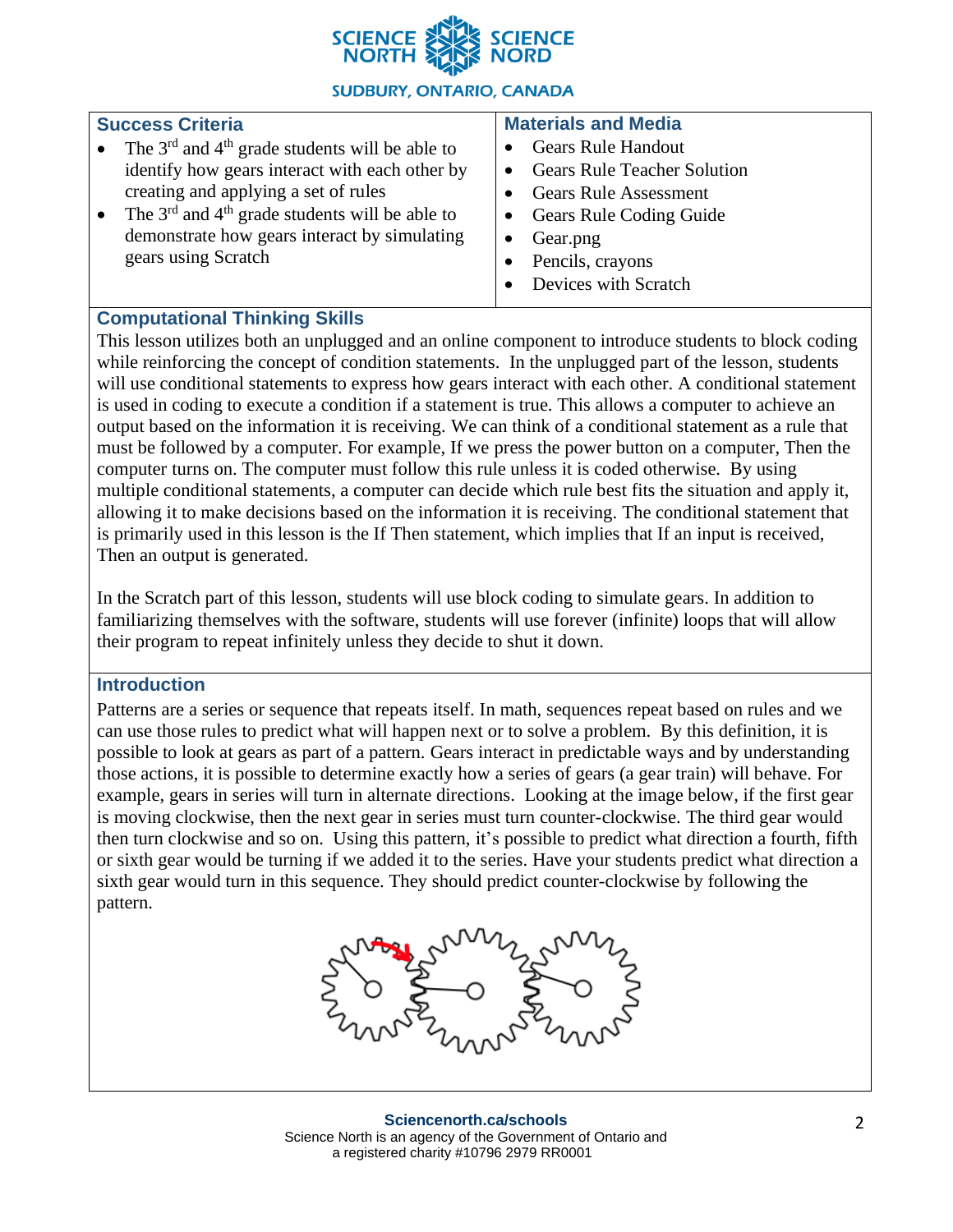

When gears are placed in series, they can serve two purposes. One is to change the direction of movement, the other is to change the speed (and force) of an object. When two gears are connected, if the first gear has more teeth (generally bigger) than the second one, then the second smaller gear has to turn much faster to keep up. Alternatively, if the first gear has fewer teeth (generally smaller) than the second one, then the second larger gear moves slower in comparison. The trade-off of a gear moving slower is that it can generate more force. With that in mind, look at the image below. Would the gear to the right be moving faster or slower than the gear on the left? Would it be generating more or less force? Your students should be able to predict that it is moving faster but with less force.



In this lesson, students will expand on their knowledge of gears by following their patterns and creating rules out of conditional statements to better predict how gears in series will behave. **Action**

# **Introducing the Concept**

The first part of the lesson uses a free online program called GearSketch which can be accessed by going to the website [gearsket.ch.](gearsket.ch) On this website, drawing circles creates gears that can be connected. Adding an arrow to a gear determines the speed (force) that the gear is turning at and multiple forces can be applied. Gears can also be connected using drive belts by drawing a loop around two gears. To see how GearSketch works, simply click on the question mark at the top right of the video to watch a quick tutorial. To start the lesson, give students time to explore GearSketch. There is no right way to do this, simply use the time to discover how it works.

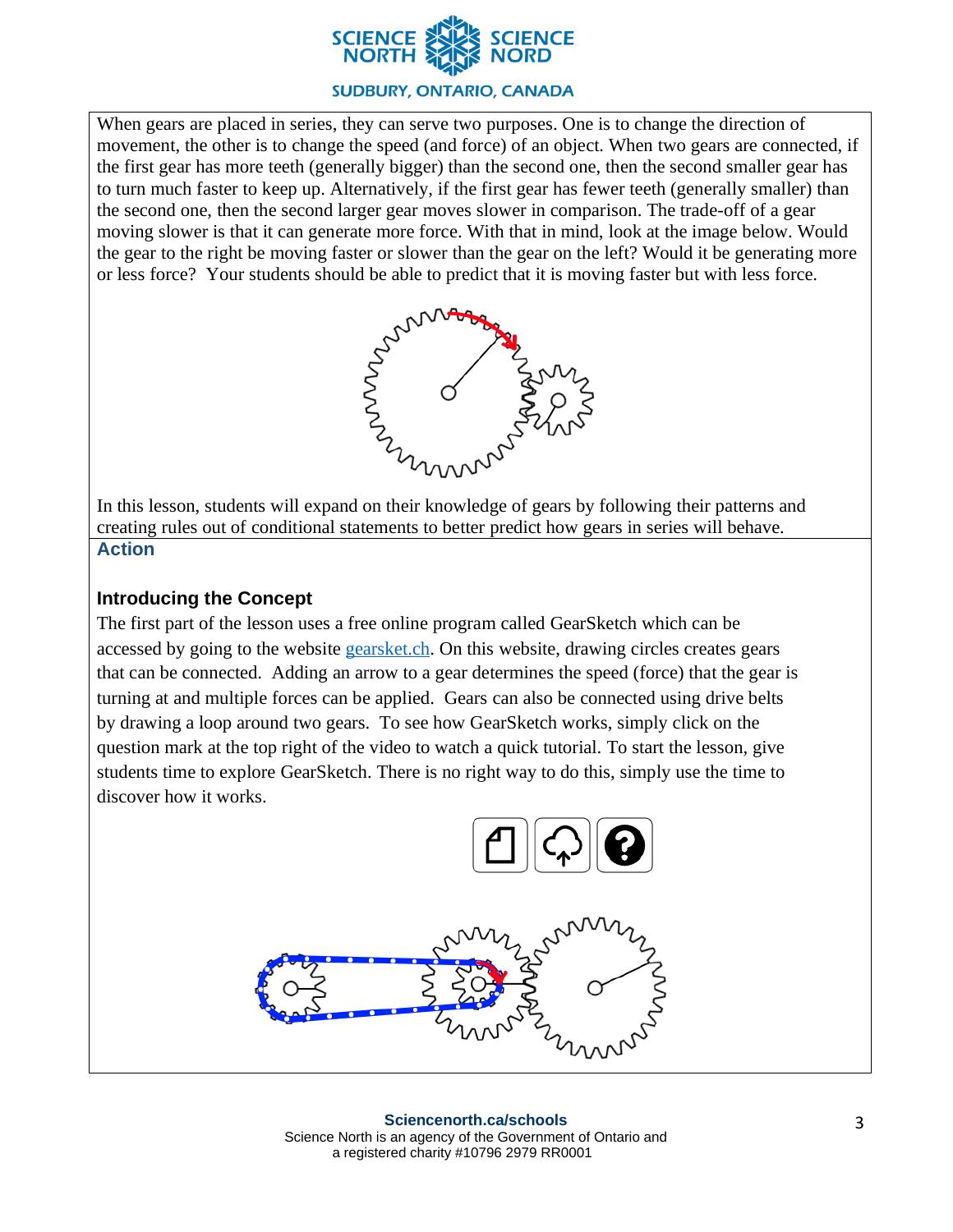

Once students are more familiar with GearSketch, the next part of the lesson requires them to explore more about gears using the *Gears Rule Handout*.

The objective of this handout is for students to write rules for how gears work. They will be writing the rules in the form of an If Then conditional statement. When computer programmers write out code, this is called pseudo-code. An example of a rule that applies to gears using pseudo-code is:

*If a gear has a force applied to it Then the gear will turn*

The handout included six rules that apply to gears. Students will have to write and draw each rule on the handout. In some situations, they will be required to write the pseudo-code for an opposite condition. For example, if they predict what happens in a series with an even number of gears, they'll have to write what happens with an odd number of gears as well. Have students use GearSketch to test each rule. If students still need some time to learn about gears and the GearSketch program, it is possible to do some of the rules together before allowing them to finish the handout.

The *Gears Rule Teacher Solution* document has the answers for each of the rules.

#### **Applying the Concept**

In the next portion of this lesson plan, students will be required to test the rules that they created in the previous section. In a way they are now behaving like a computer which has been coded to understand gears. Like a computer, they will have to look at the gears sequentially, one at a time, to determine how it behaves before moving to the next gear. By moving through the gears one at a time, they will get to the end result which is being able to say what way the final gear in the gear train is moving.

The *Gears Rule Assessment* document has four gear trains of increasing complexity. The student's task will be to predict the direction that the last (right-most) gear is turning as well as its relative speed compared to the first gear. It is recommended that students move one gear at a time, drawing arrows to indicate the direction and relative speed of each gear in the sequence. Alternatively, they can apply some of the rules they used to move directly to the last gear and attempt a prediction, though it may not be as accurate. Once students have predicted the direction and speed of the final gear, they will be able to build the gear train with GearSketch to check their work. In this sense, this activity acts as a form of *assessment as learning* in which students are checking their own work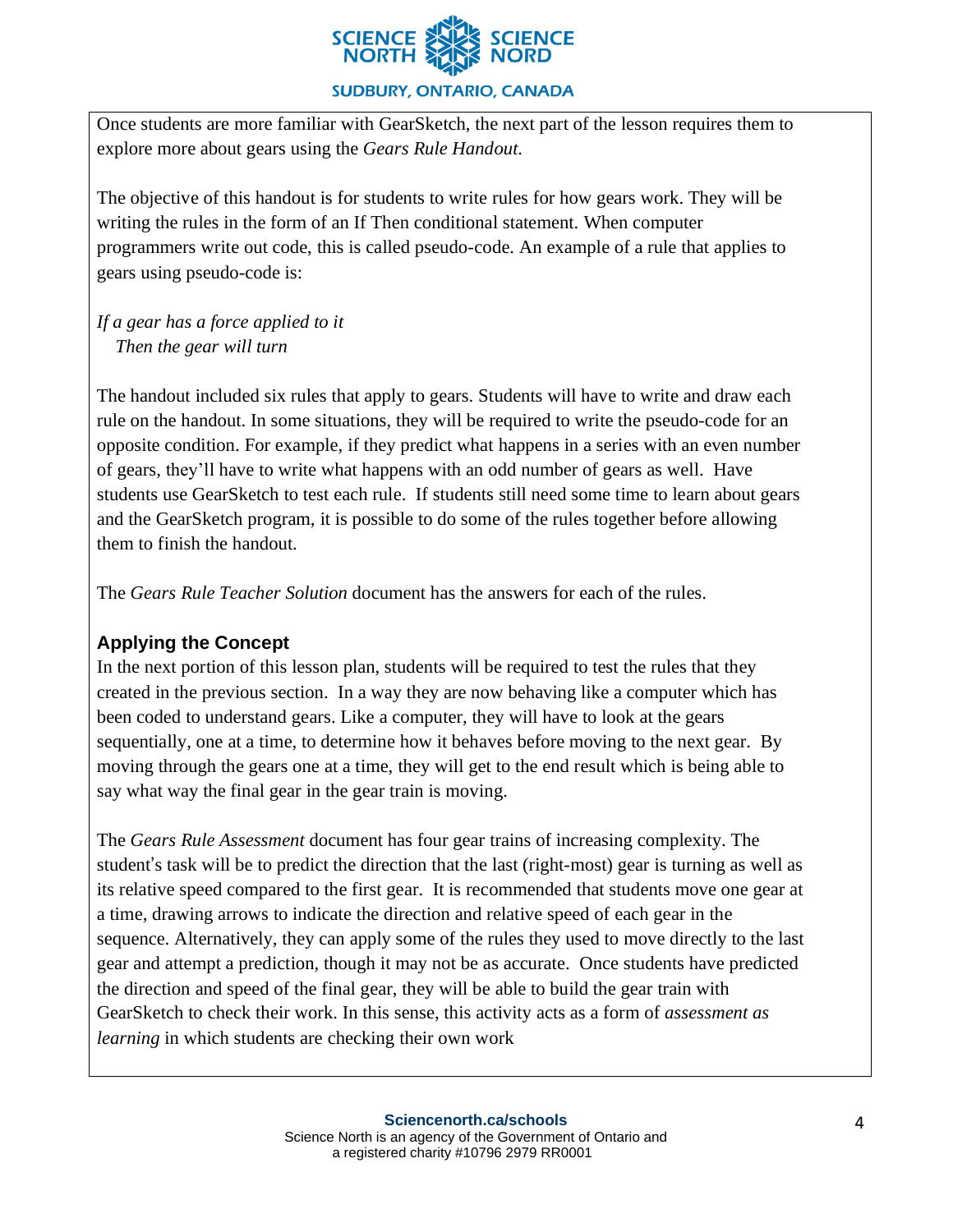

The last portion of this activity is that students can draw their own gear train on a piece of paper and trade pages with a partner to see if they can predict the direction and relative speed of the final gear. They can use GearSketch to test their gear train or to demonstrate the gear train to their partner. **Note:** When drawing gears, students can draw them as circles to eliminate the need for drawing the gear teeth.

# **Culminating Math Activity**

In the culminating math activity, students will apply what they know about gears to create a gear train in Scratch. To complete the activity, it's best to guide the students through the code for a single gear, then let them determine how to code additional gears in the sequence. The procedure for coding a single gear, as well as the code for the subsequent challenges are all found in the *Gears Rule Coding Handout*. A sample of this type of program can be found here: <https://scratch.mit.edu/projects/438665696/>

Once you have established how to code a single gear in the program, present students with the following three challenges which will require them to create gear trains with specific conditions:

- 1) Code two gears that are the same size
- 2) Code three or more gears
- 3) Code two or more gears that are different sizes

As students are working on this task, have them show their gears trains once they complete each challenge. Use this as an opportunity to complete some *assessment for learning* to gauge how well students understand the gear concepts they have been taught.

If students finish their challenges early, task them with creating some more complex gear trains, whether using more gears, different sized gears or even a drive belt.

#### **Closure and Assessment**

By the end of the lesson, students should have a strong understanding of how gears move in relation to one another. Over the course of lesson, opportunities for assessment were presented. The *Gears Rule Assessment* document was a self-assessed activity in which students could gauge their own understanding of gears, serving as a form of *assessment as learning*. The Math Activity in which students had to code gears using Scratch had three challenges that students could complete. By observing how students perform on this task, teachers can do *assessment for learning* and determine if further learning is required about gears. Finally, the Gears Rule Handout had students complete a series of rules about gears which could be collected as a form of *assessment of learning* based on the accuracy of the students work.